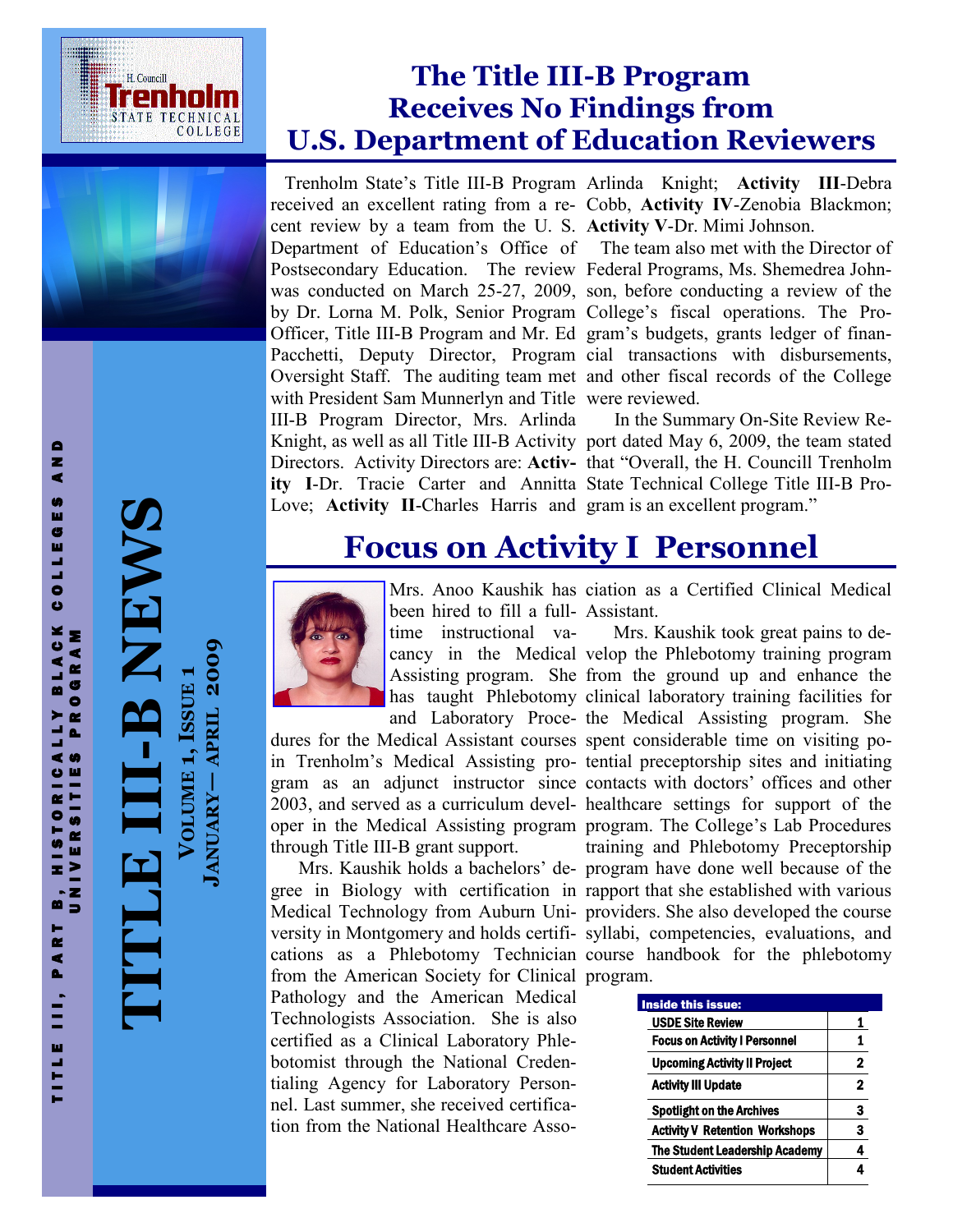### **Upcoming Activity II Project**

<span id="page-1-0"></span>

*Renovation of Building E*

configured to include increased instructor space and will also be brought into compliance with the Americans with Disabilities Act requirements such as wider hallways and restroom accessibility. A new sidewalk with wheelchairaccessibility features will also be installed.

formation of Tren-of being relocated to other campus offices. Occupants of the building are now in the process

soon begin with a bid opening for the contractor for the project will bemajor upgrade of gin on June 4, 2009, and work on the building will bebuilding will be re-the Building E project is September 30, 2009. The JH Partners architectural firm was selected as will the architect for the project on January 27, 2009. The The gin soon thereafter. The projected completion date for

### **Activity III Update**

The purpose of Activity III is to strengthen the Colleges' management and administrative functions are providing the Financial Aid Department with electhrough the acquisition of equipment. Its aim is to en-tronic access to view student information from Admishance Student Services, academic programs and Busi- sions and Records. This speeds up the process of makcurrent system of managing and collecting informa-providing this capability to the Human Resources Detion which is a major barrier to effective institutional partment and the Central Business Office. This documanagement, fiscal stability, and ultimately, the Col- ment-sharing technology aligns us with the latest techlege's growth and self-sufficiency.

we are making this year. We have provided a student a messaging and calendaring system, which will enarea is equipped with two computers and a printer. able to obtain their calendars from anywhere the Inter-Students can order transcripts, download and complete net can be accessed. FAFSA applications for Financial Aid as well as view the progress of applications. They can also type re-jects would not exist. We are very fortunate to have sumes, search job opportunities, send and retrieve been awarded these funds to provide these services to emails, view grades and financial aid awards, registra-our faculty and staff and, most importantly, our stutions, class offerings, etc. In addition, Activity III and dents.Activity IV have provided hotspots for access to Web around the Trenholm campus. Hotspots are located outside the A/B building, inside and outside Building D (Student Center), Building J (Health Services), the Library Tower, and the Patterson Campus Library. To access these services, students need wireless laptops.

ness Office functions. This activity will improve the ing Financial Aid Awards to students. We are also We are very excited about the accomplishments a system that will ultimately give the faculty and staff activity center in the Student Services area that further able them to share information among colleagues for enhances the one-stop center on both campuses. This better scheduling of meetings, etc. They will also be Activity III has several projects in progress. We nological advancements. Lastly, we are working with

Without Title III-B funding, many of these pro-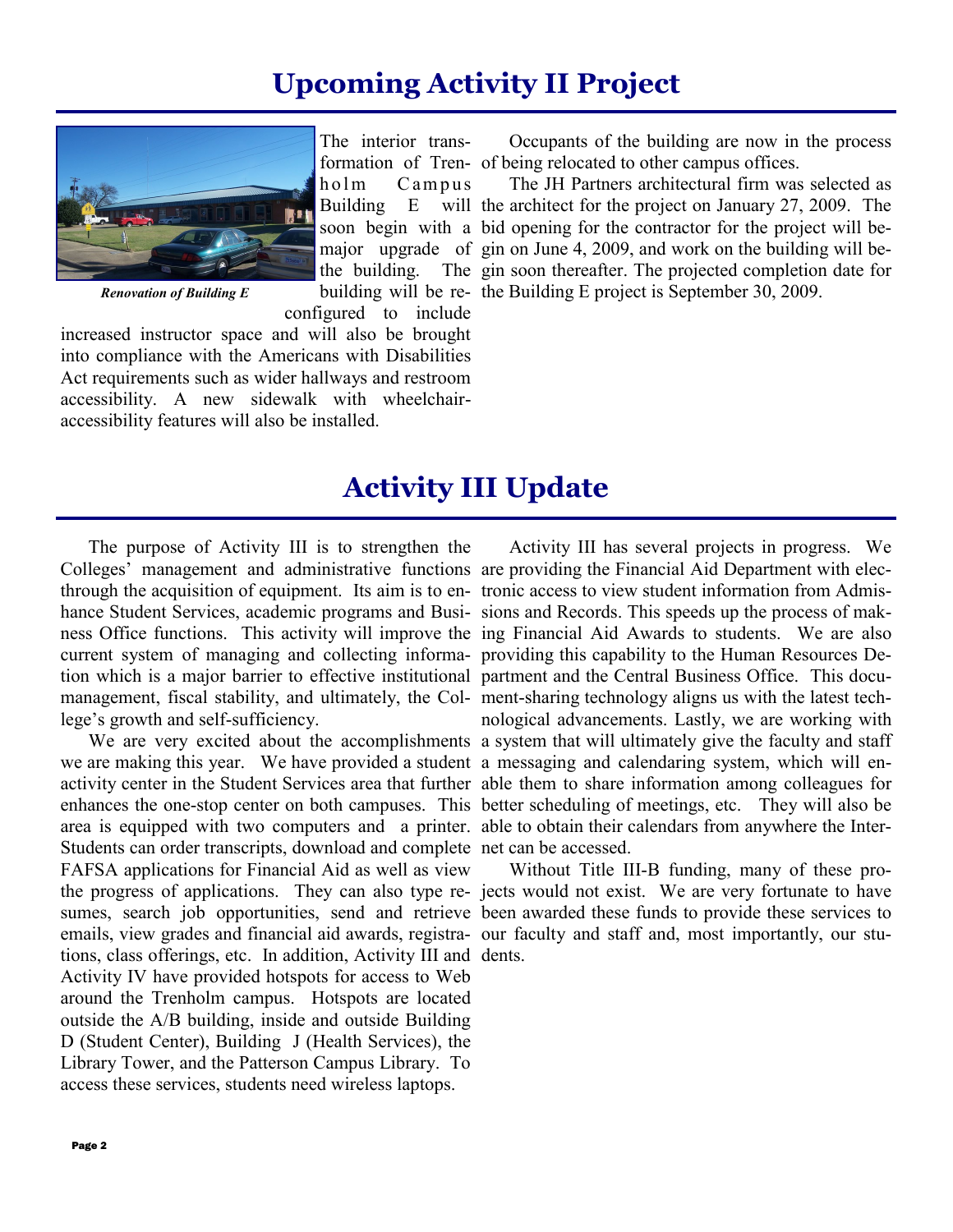### **Activity IV-Spotlight on the Archives**



The display case above is housed in the Main Reading Room of the Library and is filled with artifacts from the Archives.

Trenholm's Institutional Archives cial Collections. and Special Collections of Montgomin the two-year college system.

The purpose of the Archives is to commitment to public access of learn more.open Institutional Records and Spe-

ery's Pioneer Voting Rights Activists of documents and memorabilia as (the Archives), is located in the well as audio and video interviews Trenholm Campus Learning Re-of Voting Rights activists. Programs source Center. It is not only unique and multi-media presentations for to the Montgomery, Alabama, area institutional and public outreach rebut to the Alabama College System lated to the Voting Rights Moveas well. It is the only one of its kind ment are also presented by our Ar-The Archives contains a multitude chivist, Dr. Gwen Patton.

preserve institutional records and the online in consortium with other colhistory and legacy of Montgomery's leges and universities in the state. Voting Rights Movement for re-Trenholm's Archives is the only trieval by the College's personnel, two-year college in the consortium. students, researchers, scholars and Visit their website at the general public. The Archives  $w w w$  alabamamosaic.org/ receives funding from the Title III-B **[collections.php](#page-1-0)** to see Trenholm's Grant to support its purpose and Digital Archival Collection and to Trenholm's Archives is now

### **Activity V Sponsors Retention Workshops**

Activity V's focus is on improving academic success among Trenholm State's students using a myriad of initiatives such as tutoring, counseling, and student service programs. To accomplish this milestone, Activity V hosted two professional development workshops for faculty and staff in February and May 2009. Consequently, by increasing the awareness of the significance of retaining students employees will be proactive in facilitating student success at Trenholm State. Both workshops were facilitated by Noel Levitz consultants, Dr. Sally Lee and Dr. Bernita Sims-Tucker. Dr. Lee has more than 26 years in higher edu-shop in May 2009 designed to enhance relationships cation and is the associate vice president for student affairs at East Tennessee State University. Her areas of expertise include student retention, student needs and satisfaction and first-year service programs. Dr. Sims-Tucker, vice president for academic affairs at the University of Maryland-Eastern Shore, has more than 29 years experience in higher education. In addition to student retention and first-year experience programs, Dr. Sims-Tucker is an expert in student learning outcomes and general education assessment as well as academic advising.

In February, Dr. Lee presented *Moving from Bet-*

*ter to Best: Enhancing Customer Service*. The outcome goals for this workshop were (1) To motivate and mobilize campus staff as Service Champions, (2) Empower participants with strategies, tactics, and skills to continuously improve service systems and processes, and (3) To improve service quality to the next level of excellence. This workshop was a followup to the web-based Connections Now: Customer Service training that all full-time employees completed during fall 2008.

Dr. Sims-Tucker presented a three-phase workwith students. The phase one workshop was attended by the 121 members of the faculty and staff and focused on *Successful Strategies for Retention*. This was followed by phase two, *Student Leadership Programs*, which was attended by 62 staff members. During phase two, the Trenholm State proposal for a student leadership academy was presented by Freddie Williams, Jr. and Brittany Anderson (both staffers on Activity V). Phase two was followed by phase three, *The Faculty's Role in Student Retention*, whereby the target audience was faculty with 48 attendees.

Page 3